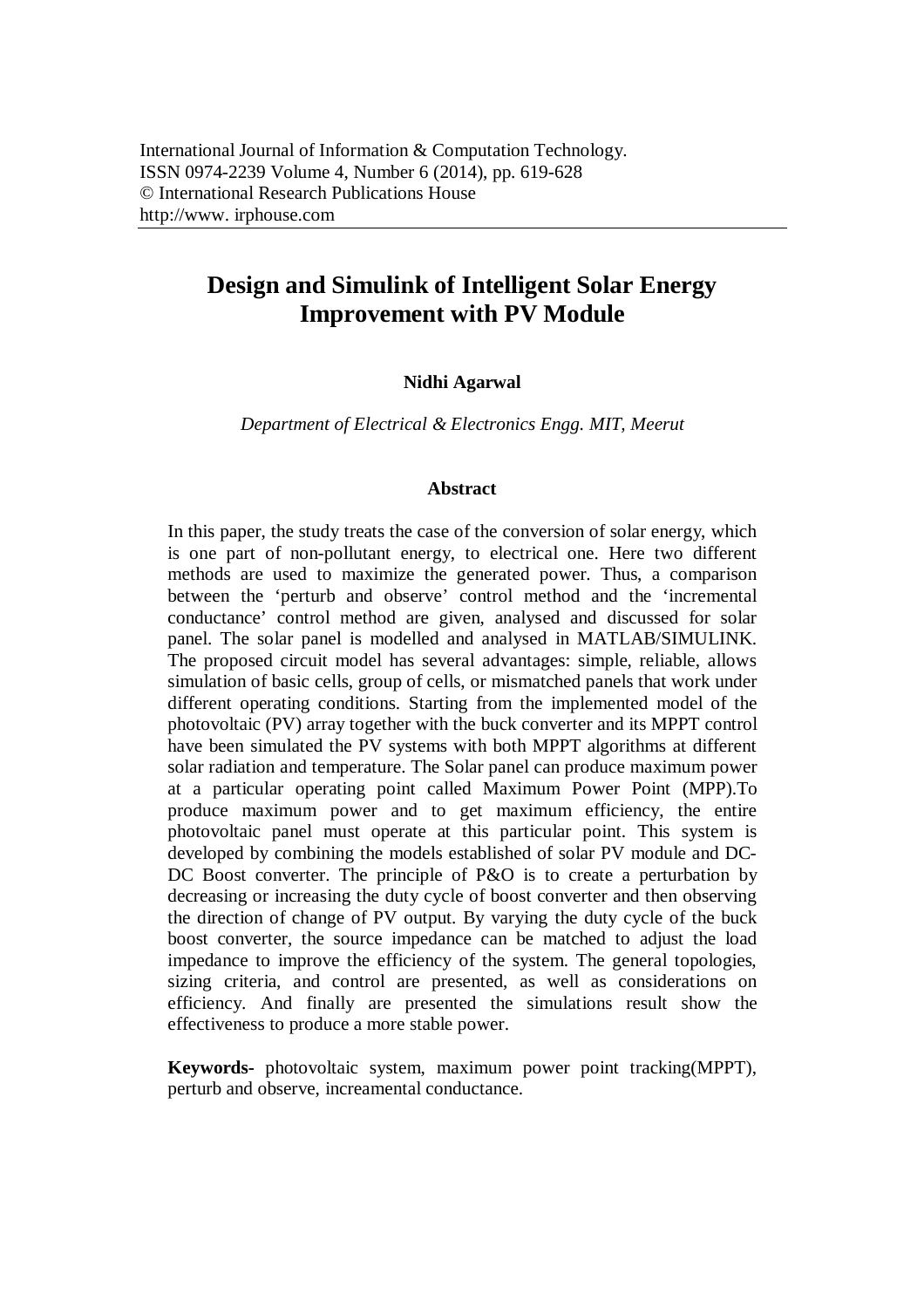### **1. INTRODUCTION**

A renewable energy system convert the energy found in sunlight, water, wind, geothermal heat, or biomass into a form, which we can use in the form of heat or electricity. The majority of the renewable energy comes either directly or indirectly from sun and wind and can never be fatigued, and therefore they are called renewable. These techniques vary in many aspects as: convergence speed, digital or analogical implementation, sensors required, cost, range of effectiveness, and in other aspects. Several mathematical models for computer simulation of PV systems have been built over the past four decades [1].

These models describe the output characteristics in terms of the major governing parameters. The output of the PV systems is affected mainly by the solar insolation, cell temperature, and load voltage [2].Hence the demand for renewable energy sources increases as it is environmental friendly and pollution free which reduces the greenhouse effect. Solar photovoltaic (PV) water pumping has been recognized as suitable for grid-isolated rural locations in poor countries where there are high levels of solar radiation

#### **2. SOLAR ENERGY**

In today's climate of growing energy needs and increasing environmental concern, we must have to think for an alternative to the use of non-renewable and polluting fossil fuels. One such alternative is solar energy. Solar energy has a vast area of application such as electricity generation for distribution, heating water, lighting building, crop drying etc. Photovoltaic cells, by their very nature, convert radiation to electricity. Solar power has two big advantages over fossil fuels. The first is in the fact that it is renewable; it is never going to run out. The second is its effect on the environment. Solar panel is the fundamental energy conversion component of photovoltaic (PV) systems. Its conversion efficiency depends on many extrinsic factors, such as insolation levels, temperature, and load condition. There are three major approaches for maximizing power extraction in medium- and large-scale systems. They are sun tracking, maximum power point (MPP) tracking or both. MPP tracking is popular for the small-scale systems based on economic reasons. [3]. Standard test conditions are as follows:

Temperature  $(T_n) = 25^0C$ ; Irradiance  $(G_n) = 1000$  W/m<sup>2</sup>

# **3. EQUIVALENT CIRCUIT OF PV MODULE**

The electrical behaviour of PV module can be observed using its equivalent circuit. The equivalent circuit of a PV module is as follows :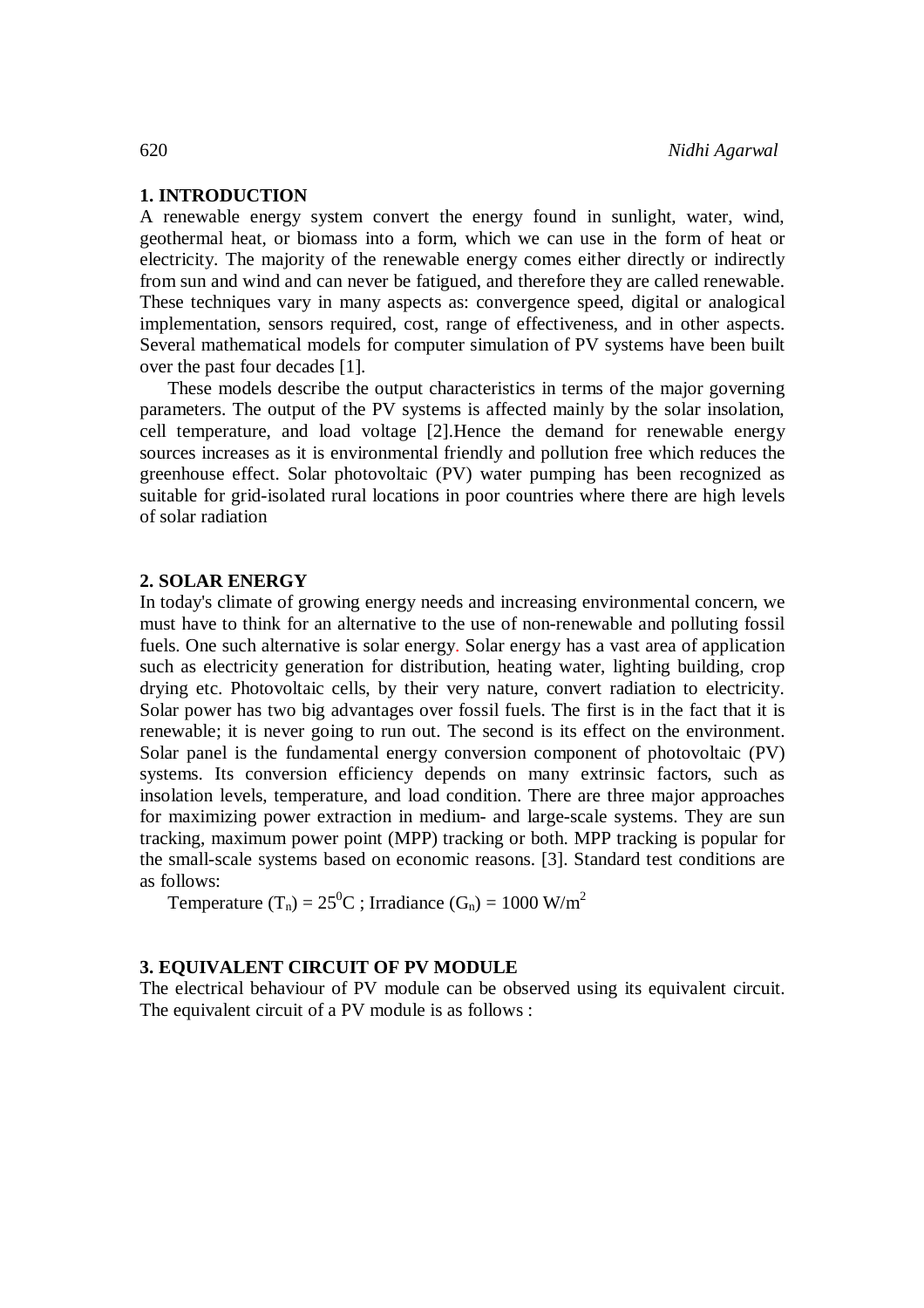

Fig. 2(c) P-V Characteristics at different level of Irradiations

This mathematical approach has been implemented in MATLAB. For MATLAB Simulation Model BP Solar BP SX 150S PV module has been chosen. Module is made of 72 multi- crystalline silicon solar cells in series and 150W of maximum nominal power. The current-voltage (I-V) curve is based on the module being under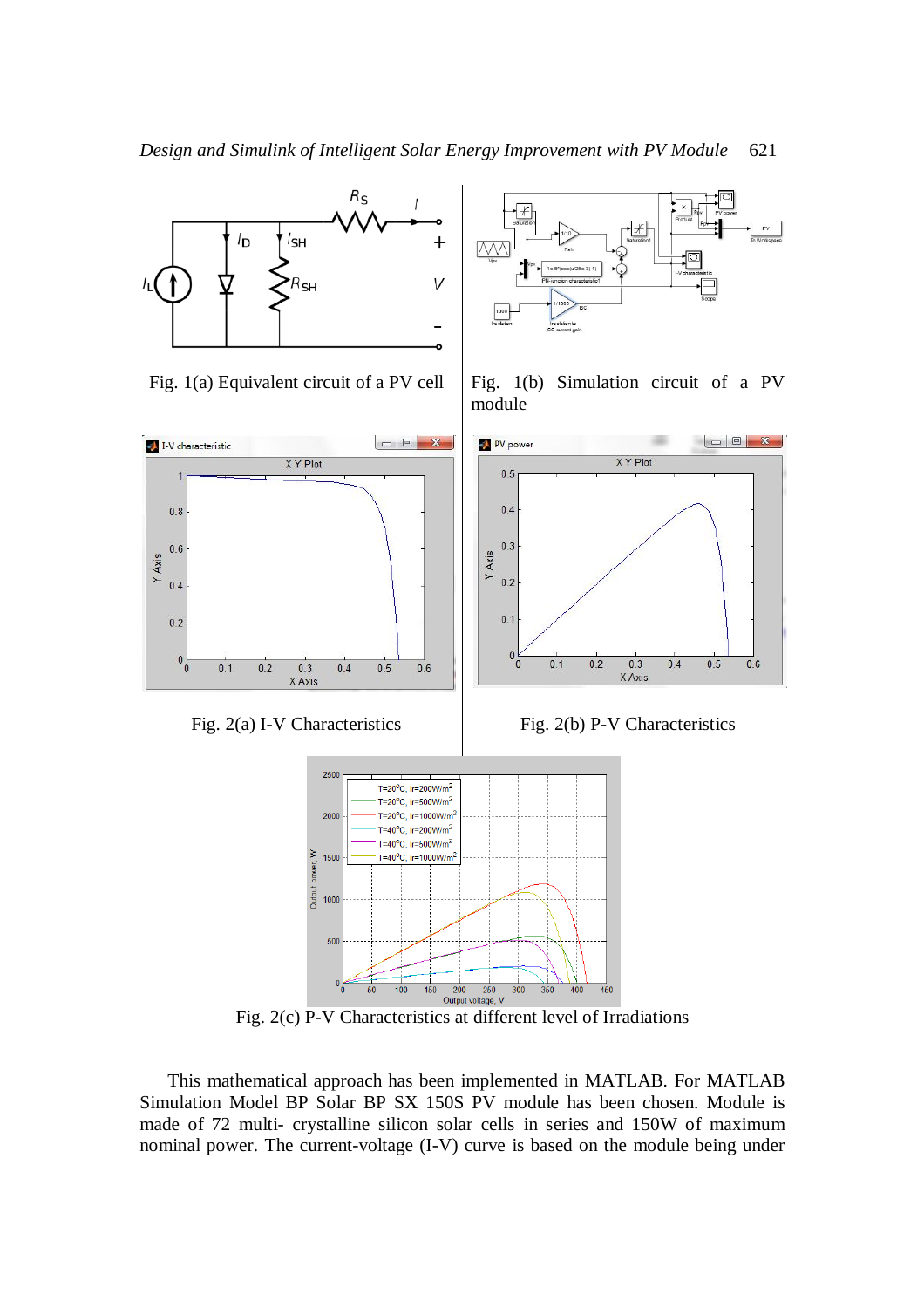standard conditions of sunlight  $(1000 \text{w/m}^2)$  and module temperature  $(25^{\circ} \text{C})$ . Two main factors affect the performance of solar cells. These are temperature and solar irradiance. The current through diode is given by:

$$
ID = I [ exp (q(V + IRS)/KT)) – 1]
$$
\n(1)

The solar cell output current:

$$
\mathbf{I} = \mathbf{I}\mathbf{L} - \mathbf{I}\mathbf{D} - \mathbf{I}
$$

$$
\frac{1}{\epsilon}
$$

 $I = IL - ID - I<sub>sh</sub>$  (2)  $I = IL - I [ exp (q(V + IR<sub>S</sub>)/KT)) – 1] – (V + IR<sub>S</sub>) / R<sub>sh</sub>$  (3)

Where: I : Solar cell current (A), I: Light generated current (A) [Short circuit value assuming no series/ shunt resistance];ID: Diode saturation current (A);: Electron charge  $(1.6\times10^{-19} \text{ C})$ ;K : B : Cell temperature in Kelvin (K) ;V : solar cell output voltage (V); Rs: Solar resistance( $Ω$ ) ;Rsh: Solar cell shunt resistance ( $Ω$ ).







Fig. 4(c) Solar cell Power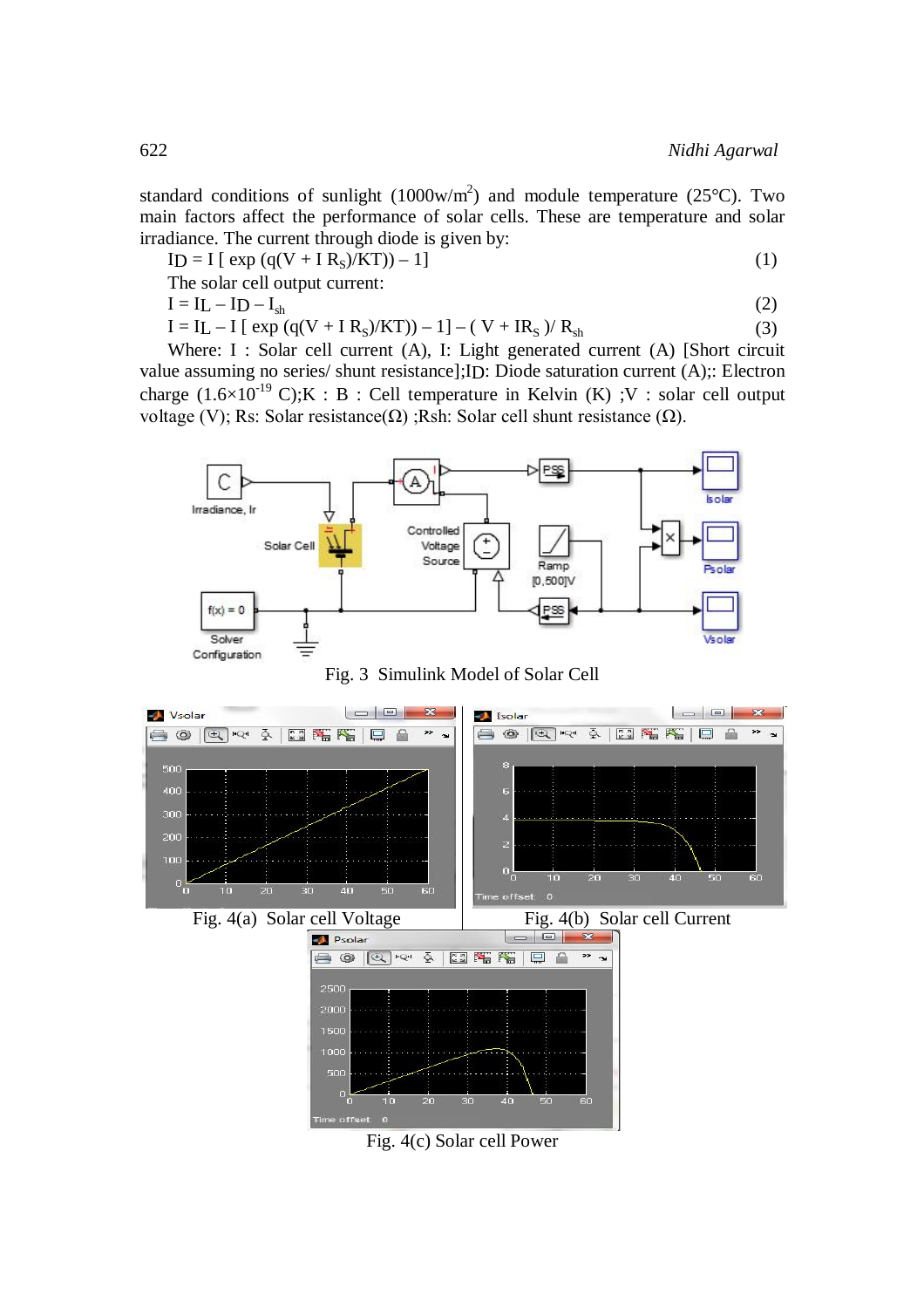# 4. **BUCK BOOST CONVERTER**

The boost converter is also known as the step-up converter. The name implies it's typically application of converting a low input-voltage to a high out-put voltage, essentially functioning like a reversed buck converter [4].



Fig. 5 Simulation circuit of Buck Boost Converter



Fig. 6 Simulation result of voltage of Converter

# **5. MAXIMUM POWER POINT TRACKING**

Maximum power point plays an important role in photovoltaic system because they maximize the power output from a PV system for a given set of conditions and therefore maximize the array efficiency. The different methods used to track the maximum power point are:

- (i) Perturb and Observe method
- (ii) Incremental Conductance method
- (iii) Parasitic Capacitance method
- (iv) Constant Voltage method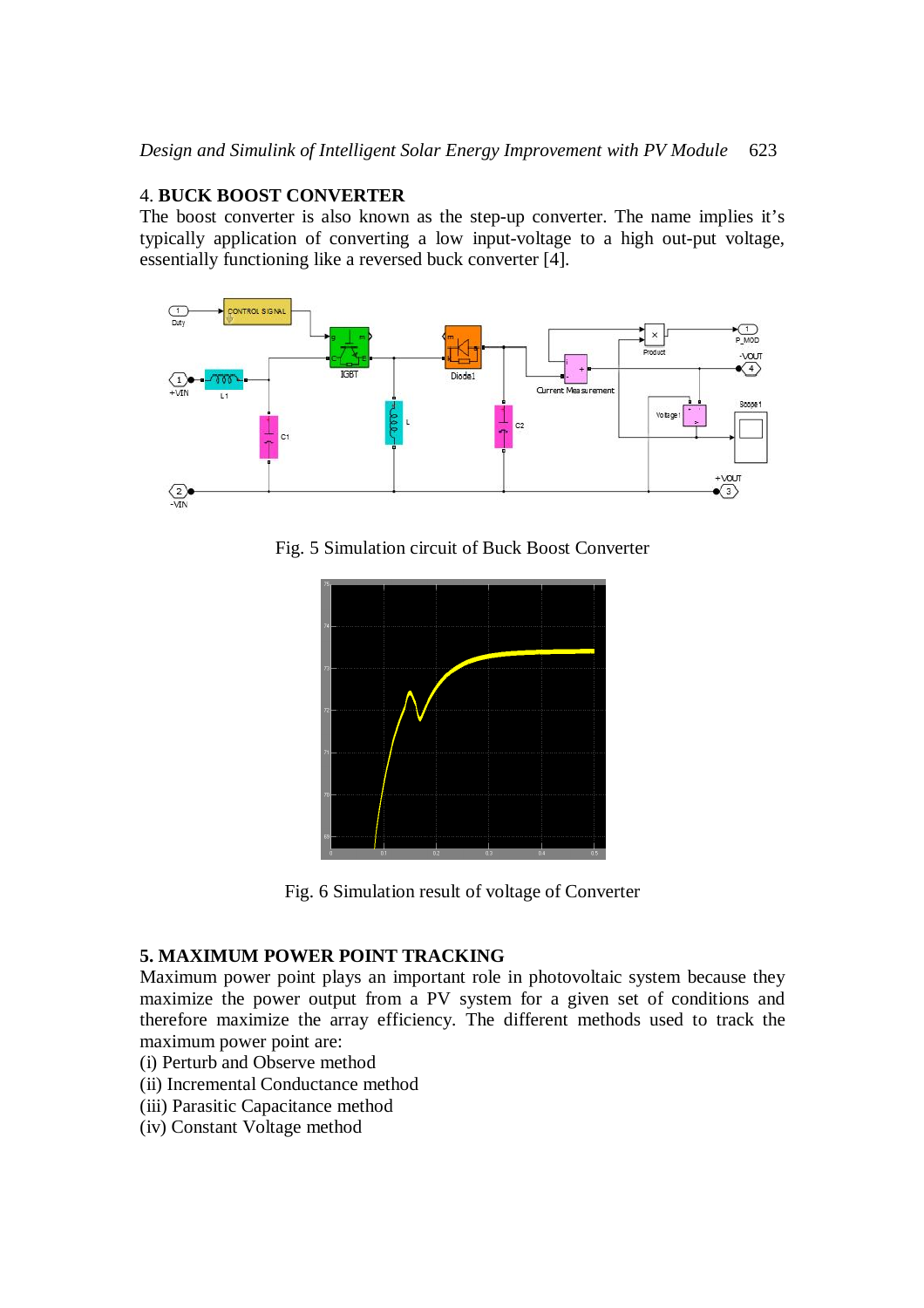#### *5.1 Perturb and Observatio***n:**

In this algorithm a slight perturbation is introduced to the system. After the peak power is reached the power at the next instant decreases and hence after that the perturbation reverses. When the steady state is reached. the algorithm oscillates around the peak point. In order to keep the power variation small the perturbation size is kept very small The algorithm increments or decrements continuously the reference voltage or current based on the previous value of power until reaches the MPP [5, 6]. When  $dP/dV > 0$  and the operating voltage of PV array is perturbed in a specific direction, it known that perturbation moves the operating point. of PV array to the MPP. P&O method will then continue to perturb the PV voltage in the same direction. When  $dP/dV < 0$ , the perturbation moves the operating point of PV array away from the MPP and the P&O method reverses the direction of the perturbation [7, 8].



Fig. 7 Simulation Model of Perturb and Observe Method



Fig. 8 Algorithm of Perturb and Observe Method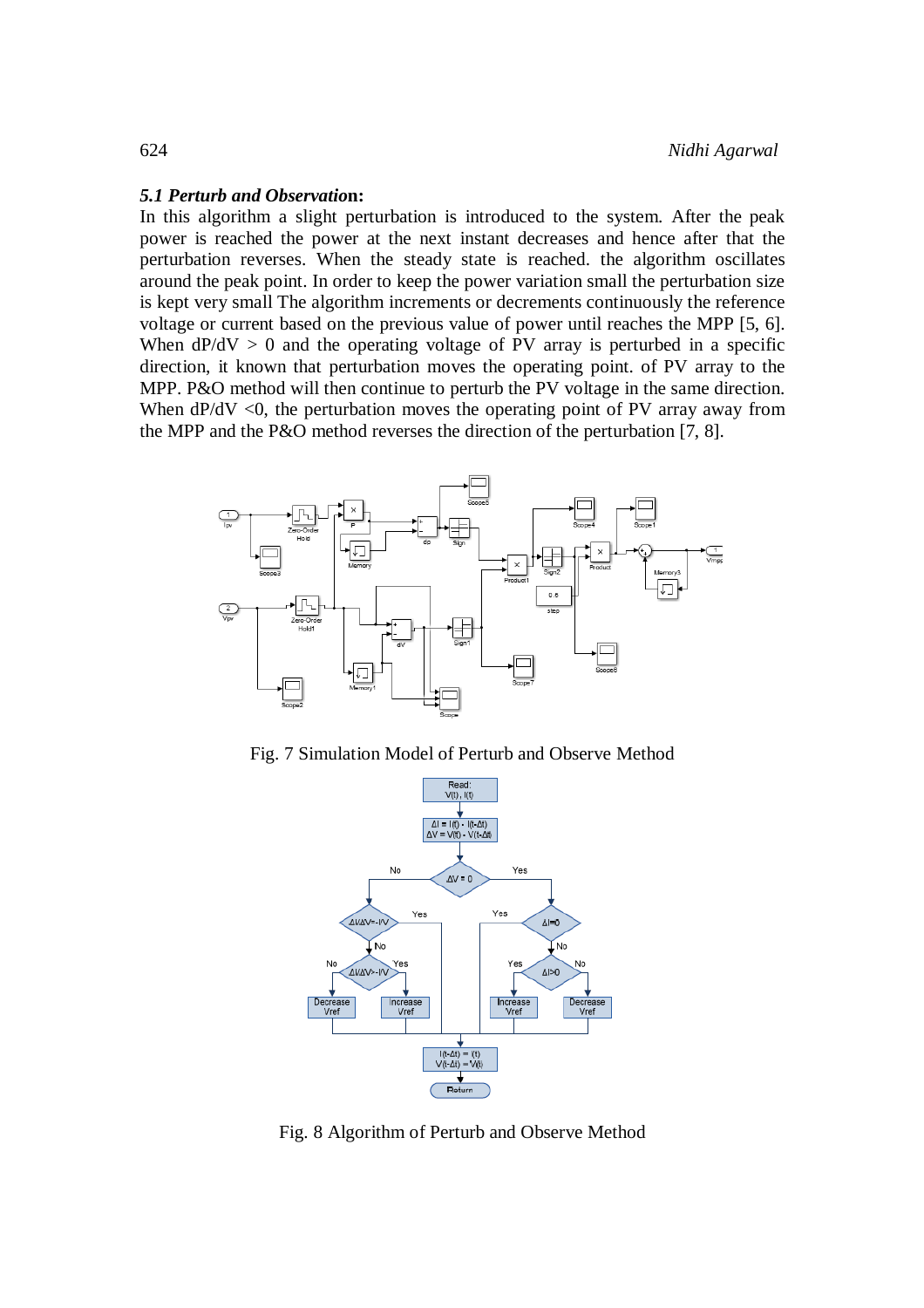

Fig. 9 P-I and P-V Graph s for Perturb & Observe method

### *5.2 Incremental Conductance Method*

In incremental conductance method the array terminal voltage is always adjusted according to the MPP voltage it is based on the incremental and instantaneous conductance of the PV module.The disadvantage of the perturb and observe method to track the peak power under fast varying atmospheric condition is overcome by IC method. The IC can determine that the MPPT has reached the MPP and stop perturbing the operating point. This algorithm has advantages over P&O in that it can determine when the MPPT has reached the MPP, where P&O oscillates around the MPP. Also, incremental conductance can track rapidly increasing and decreasing irradiance conditions with higher accuracy than P and O.

The slope of the P-V module power curve is zero at The MPP, increasing on the left of the MPP and decreasing on the Right hand side of the MPP. The basic equations of this method are as follows.

| $dP/dV=0$ at MPP                                                                 | (4) |
|----------------------------------------------------------------------------------|-----|
| $dP/dV > 0$ left of MPP                                                          | (5) |
| $dP/dV < 0$ right of MPP                                                         | (6) |
| $dP/dV = d(VI)/d(V) = I + V * dI/dV$                                             | (7) |
| The dP/dV is defined as Maximum power point identifier factor. By utilizing this |     |

factor, the IC method is proposed to effectively track the MPP of PV array [8]. The following definitions are considered to track the MPP.

| $\Delta I/\Delta V = -I/V$ at MPP, $\Delta Vn=0$<br>$\Delta I/\Delta V > I/V$ left of MPP, $\Delta Vn = +\delta$<br>$\Delta I/\Delta V$ <-I/V right of MPP, $\Delta V$ n= - $\delta$ | (8)  |
|--------------------------------------------------------------------------------------------------------------------------------------------------------------------------------------|------|
|                                                                                                                                                                                      | (9)  |
|                                                                                                                                                                                      | (10) |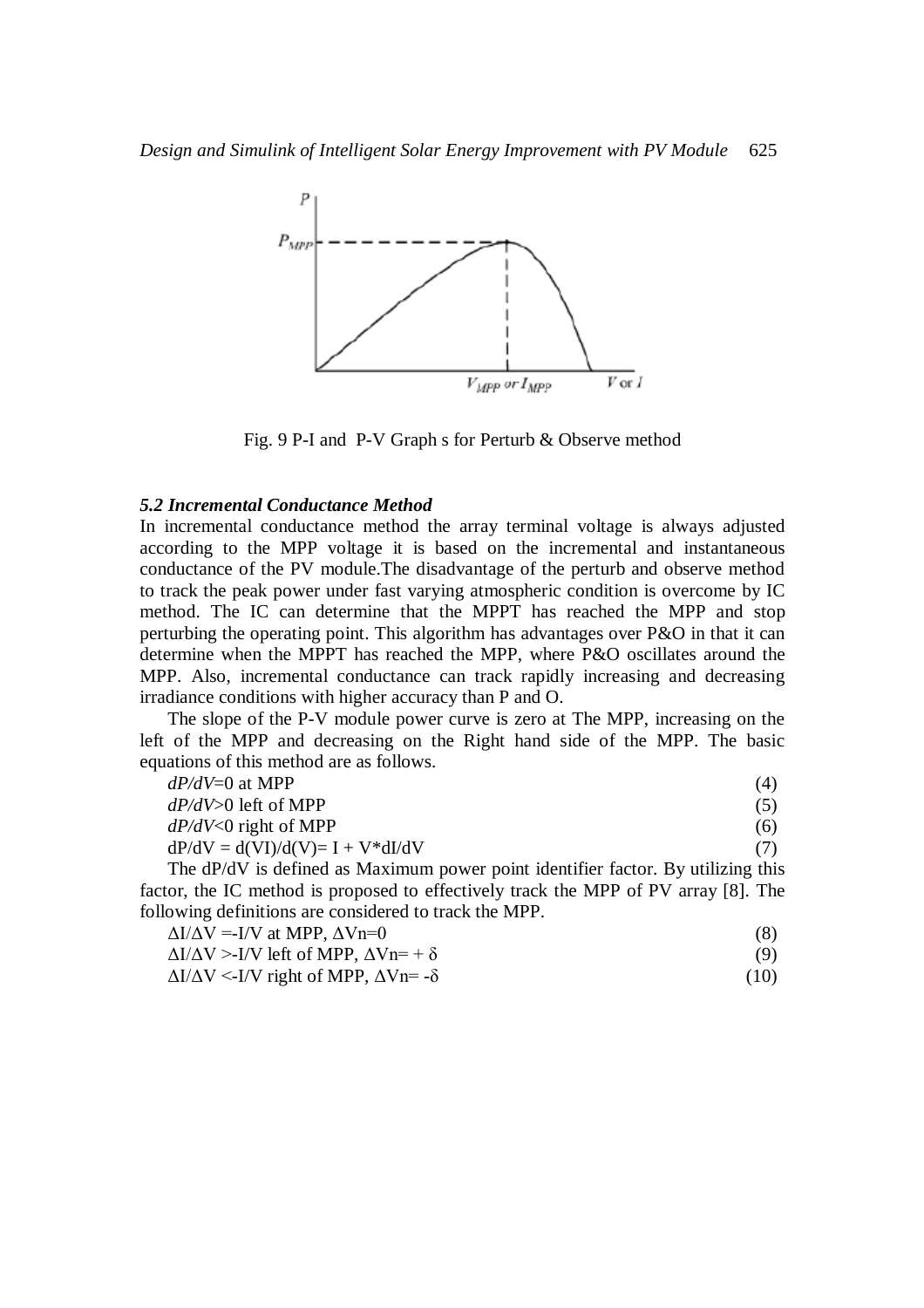

Fig. 10 Simulation Model of Incremental Conductance Method



Fig. 11 Algorithm of Incremental Conductance Method



Fig. 12 Current and voltage for output from Solar MPPT Solar panel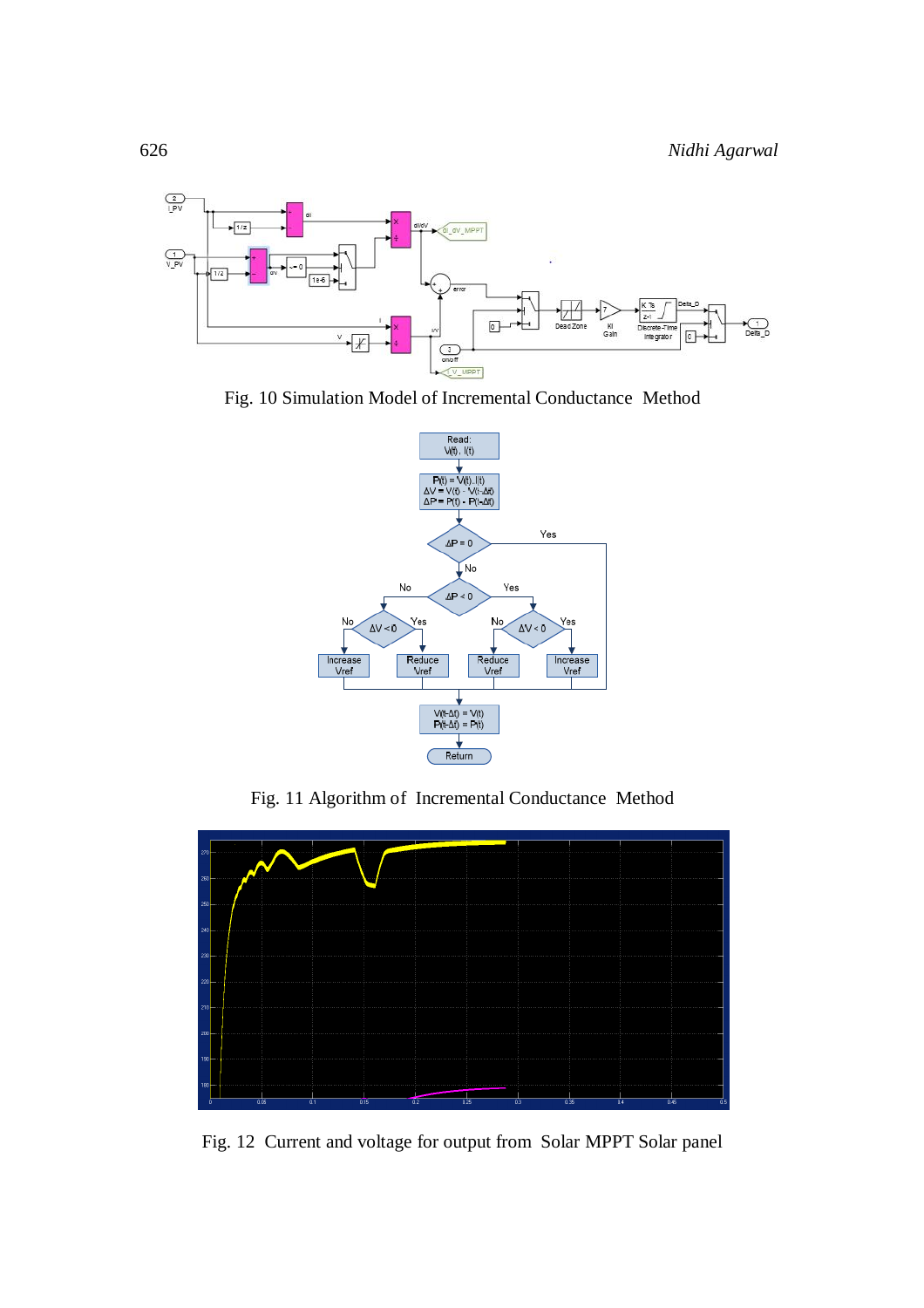## **6. CONCLUSION**

This paper presents a SIMULINK and SimElectronics based model for PV panel. It also included varying irradiation. P&O and incremental conductance methods algorithms have been designed and simulated for the proposed PV system. Comparison of Perturb and Observe method and Incremental Conductance algorithm have been presented for different irradiation conditions.

# **7. REFERENCES**

- [1] European Renewable Energy Council, 2005<http://www. erec.org/renewableener gy/photovoltaics. html>
- [2] J.A. Ramos, I. Zamora, J.J. Campayo. "Modeling of Photovoltaic Module", International Conference on Renewable Energies and Power Quality (ICREPQ'10) Granada, Spain, 23-25 March 2010.
- [3] Bikram Das, Anindita Jamatia, Abanishwar Chakraborti, Prabir Rn.Kasari & Manik Bhowmik, New Perturb And Observe MPPT Algorithm And Its Validation Using Data From PV Module.
- [4] Vikrant A. Chaudhari, ―Automatic peak power tracker for solar pv modules using dspace software $\Box$ , Master thesis., Maulana Azad National Institute of Technology, Deemed University, 2005 .
- [5] \*\*\* www.ni.com, National Instruments, "Maximum Power Point Tracking, " Jul. 07, 2009.
- [6] M. G. Villalva, E. Ruppert F. and J.R. Gazoli, "Analysis and simulation of the P&O MPPT algorithm using a linearized FV array model, " Industrial Electronics, 2009. IECON '09, pp. 231-236.
- [7] D. Sera, T. Kerekes, R. Teodorescu and F. Blaabjerg, "Improved MPPT algorithms for rapidly changing environmental conditions, " Power Electronics and Motion Control Conference, 2006, pp. 1614-1619.
- [8] D. P. Hohm and M.E. Ropp, "Comparative Study of Maximum Power Point Tracking Algorithms Using an Experimental, Programmable, Maximum Power Point Tracking Test Bed, " Photovoltaic Specialists Conference, 2000. Conference Record of the Twenty-Eighth IEEE, 2000, pp.1699-1702.